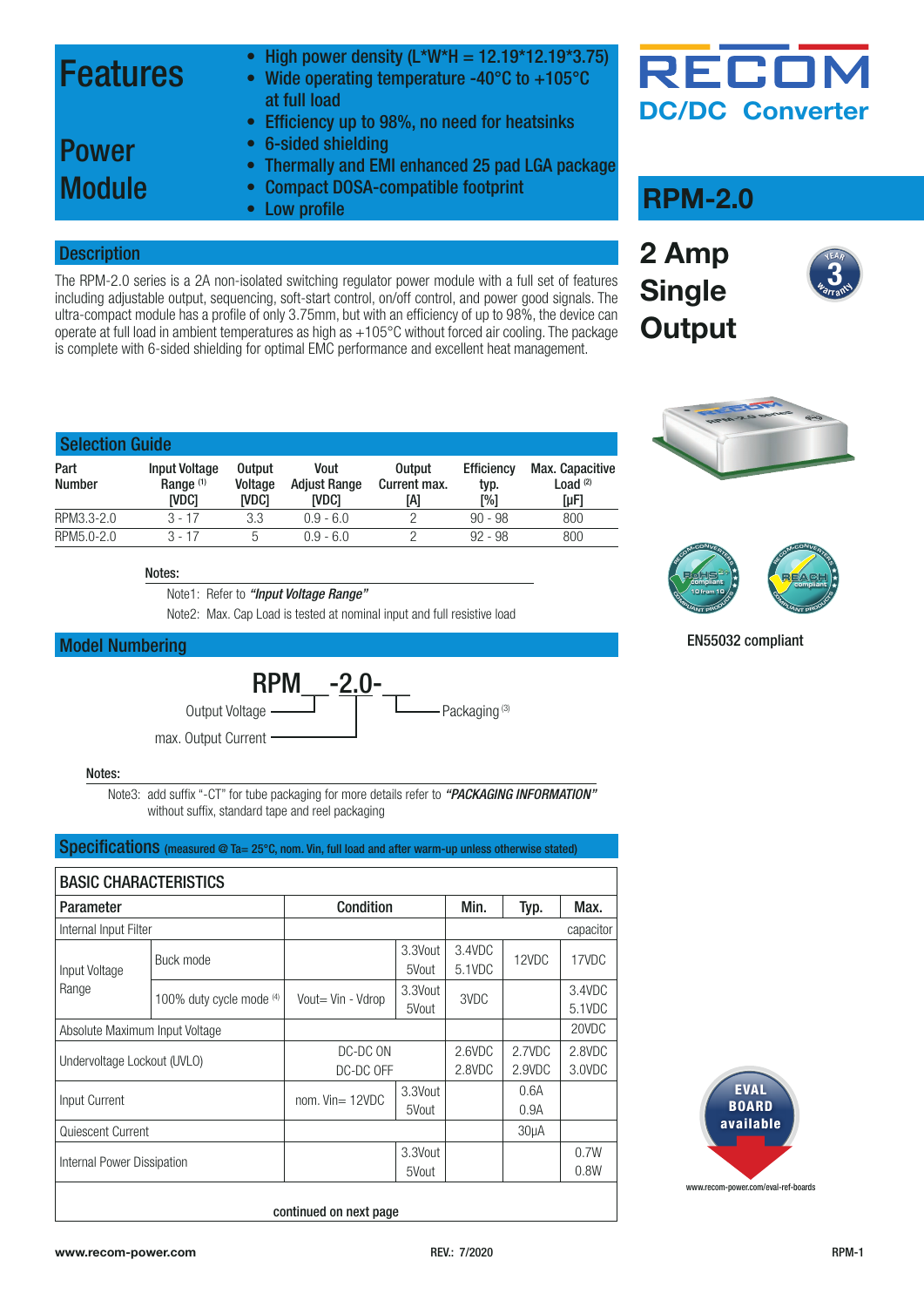# **RPM-2.0 Series**

#### Specifications (measured @ Ta= 25°C, nom. Vin, full load and after warm-up unless otherwise stated)

| Parameter                           | <b>Condition</b>                               | Min.   | Typ.              | Max.                                                      |
|-------------------------------------|------------------------------------------------|--------|-------------------|-----------------------------------------------------------|
| Output Voltage Trimming (5)         |                                                | 0.9VDC |                   | 6VDC                                                      |
| Minimum Dropout Voltage (Vdrop) (6) | Vin min. $=$ Vdrop $+$ Vout                    |        | 50mV/A            |                                                           |
| Minimum Load                        |                                                | $0\%$  |                   |                                                           |
|                                     | without using soft start function/ power up    |        | 1.6ms             |                                                           |
| Start-up Time                       | using CTRL function                            |        | 1.5 <sub>ms</sub> |                                                           |
| Rise-time                           |                                                |        | 1.4ms             |                                                           |
|                                     | DC-DC ON                                       |        |                   | Open or 0.9V <v<sub>CTRL<vin< td=""></vin<></v<sub>       |
| ON/OFF CTRL                         | DC-DC OFF                                      |        |                   | Short or -0.3V <v<math>_{\text{CTR}} &lt;0.45VDC</v<math> |
| Input Current of CTRL Pin           | DC-DC OFF                                      |        | $1.2\mu A$        |                                                           |
| <b>Standby Current</b>              | DC-DC OFF                                      |        | 15 <sub>µ</sub> A |                                                           |
| Internal Operating Frequency        |                                                |        | 1.25MHz           |                                                           |
| Output Ripple and Noise (7)         | 20MHz BW, 800hm @ 100MHz                       |        | 60mVp-p           |                                                           |
| Absolute Maximum Capacitive Load    | below 1 second start up + $C_{ss}$ = 3700nF    |        |                   | 42000uF                                                   |
|                                     | below 1 second start up without softstart mode |        |                   | 800 <sub>µ</sub> F                                        |

Notes:

Note4: As input approaches output voltage set point, device enters 100% duty cycle mode. In 100% duty cycle

mode, Vout equals Vin minus dropout voltage (see Dropout vs. Load graph)

Note5: For more detailed information, please refer to trim table or calculation on page RPM-3

Note6: Required dropout voltage per 1A output current to be within accuracy (see Dropout vs. Load graph)

Note7: Measurements are made with a 22µF MLCC across output (low ESR)

#### Efficiency vs. Load

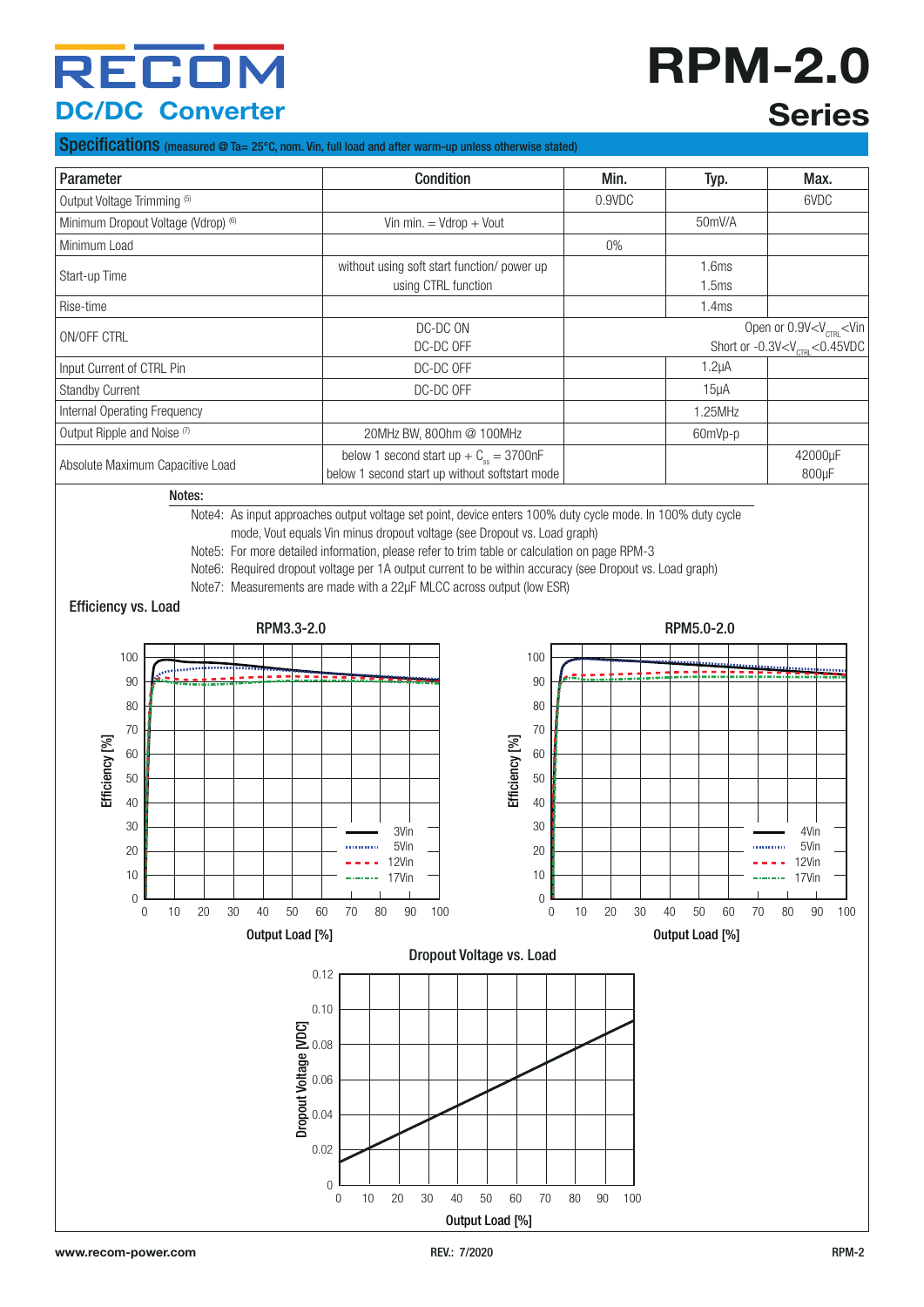**RPM-2.0 Series**

Specifications (measured @ Ta= 25°C, nom. Vin, full load and after warm-up unless otherwise stated)

### OUTPUT VOLTAGE TRIMMING

The RPM series offers the feature of trimming the output voltage over a range between 0.9V and 6V by using external trim resistors. The values for trim resistors shown in trim tables below are according to standard E96 values; therefore, the specified voltage may slightly vary.







| Vout,               | $=$ nominal output voltage           | [VDC]      |
|---------------------|--------------------------------------|------------|
| Vout <sub>set</sub> | $=$ trimmed output voltage           | [VDC]      |
| $V_{ref}$           | $=$ reference voltage                | [VDC]      |
| $R_{\text{up}}$     | $=$ trim up resistor                 | $[\Omega]$ |
| К.                  | $=$ trim down resistor               | $[\Omega]$ |
|                     | $R_1, R_2, R_3$ = internal resistors | $[\Omega]$ |

| $Vout_{nom}$ | R.           | R,          | R.           | ref     |
|--------------|--------------|-------------|--------------|---------|
| 3.3VDC       | $376k\Omega$ | 1k $\Omega$ | $471k\Omega$ | 0.81VDC |
| 5VDC         | $344k\Omega$ |             | $431k\Omega$ |         |

#### Calculation:



#### Practical Example RPM3.3-2.0:

$$
\mathbf{R}_{\mathsf{up}} = \left[\begin{array}{c}376\mathsf{k} \\4.3 \cdot 3.3\end{array}\right] \cdot 1\mathsf{k} = \begin{array}{c}375\mathsf{k}\Omega\end{array}
$$

|            | (Vout <sub>set</sub> - $V_{ref}$ ) x R <sub>3</sub> |  |
|------------|-----------------------------------------------------|--|
| $R_{down}$ | Vout <sub>nom</sub> - Vout <sub>set</sub>           |  |

$$
\mathbf{R}_{\text{down}} = \left[ \frac{(1.8 - 0.81) \times 471 \text{k}}{3.3 - 1.8} \right] = \frac{\mathbf{311 k} \Omega}{}
$$

 $R_{\text{up}}$  according to E96  $\approx$  374k $\Omega$  according to E96  $\approx$  309k $\Omega$ 

#### RPM3.3-2.0

#### Trim up

| $111111 \text{ up}$        |      |      |      |      |      |      |      |      |      |      |                                                                                                                                                                              |
|----------------------------|------|------|------|------|------|------|------|------|------|------|------------------------------------------------------------------------------------------------------------------------------------------------------------------------------|
| Vout $_{\text{set}} =$     | 3.5  | 3.7  | 3.9  | 4.1  | 4.3  | 4.5  | 4.7  | 5.0  | 5.5  | 6.0  | [VDC]                                                                                                                                                                        |
| $R_{up}$ (E96) $\approx$   | 1M91 | 953k | 634k | 475k | 374k | 316k | 267k | 221k | 169k | 137k | $[\Omega]$                                                                                                                                                                   |
| Trim down                  |      |      |      |      |      |      |      |      |      |      |                                                                                                                                                                              |
| $Vout_{\text{set}} =$      | 3.0  | 2.7  | 2.5  | 2.2  | 2.0  | 1.8  | 1.5  | 1.2  | 1.0  | 0.9  | [VDC]                                                                                                                                                                        |
| $R_{down}$ (E96) $\approx$ | 3M40 | 1M47 | 1M   | 590k | 432k | 309k | 182k | 86k6 | 39k2 | 17k4 | $[\Omega] % \centering \includegraphics[width=0.9\columnwidth]{figures/fig_10.pdf} \caption{The figure shows the number of parameters in the left and right.} \label{fig:2}$ |
| RPM5.0-2.0<br>Trim up      |      |      |      |      |      |      |      |      |      |      |                                                                                                                                                                              |
| Vout <sub>set</sub> $=$    | 5.1  | 5.2  | 5.3  | 5.4  | 5.5  | 5.6  | 5.7  | 5.8  | 5.9  | 6.0  | [VDC]                                                                                                                                                                        |
| $R_{up}$ (E96) $\approx$   | 3M32 | 1M69 | 1M15 | 866k | 681k | 576k | 487k | 422k | 383k | 340k | $[\Omega] % \centering \includegraphics[width=0.9\columnwidth]{figures/fig_10.pdf} \caption{The figure shows the number of parameters in the left and right.} \label{fig:2}$ |
| Trim down                  |      |      |      |      |      |      |      |      |      |      |                                                                                                                                                                              |

| <b>www.</b>                   |      |      |                    |                      |                        |      |      |              |      |      |          |
|-------------------------------|------|------|--------------------|----------------------|------------------------|------|------|--------------|------|------|----------|
| Vout <sub>set</sub><br>–<br>- | ′+.ັ | 4.U  | -<br>$\sim$<br>u.u | $\sim$ $\sim$<br>U.U | $\sim$ $\sim$<br>ت . ک | ن. ا | ٠    | $\cdot$<br>. | ں،   | 0.9  | [VDC]    |
| $R_{down}$ (E96)<br>$\approx$ | 3M16 | 1M37 | 768k               | 634k                 | 294k                   | 133k | 84k5 | 44k2         | 20k5 | 9k53 | $\Omega$ |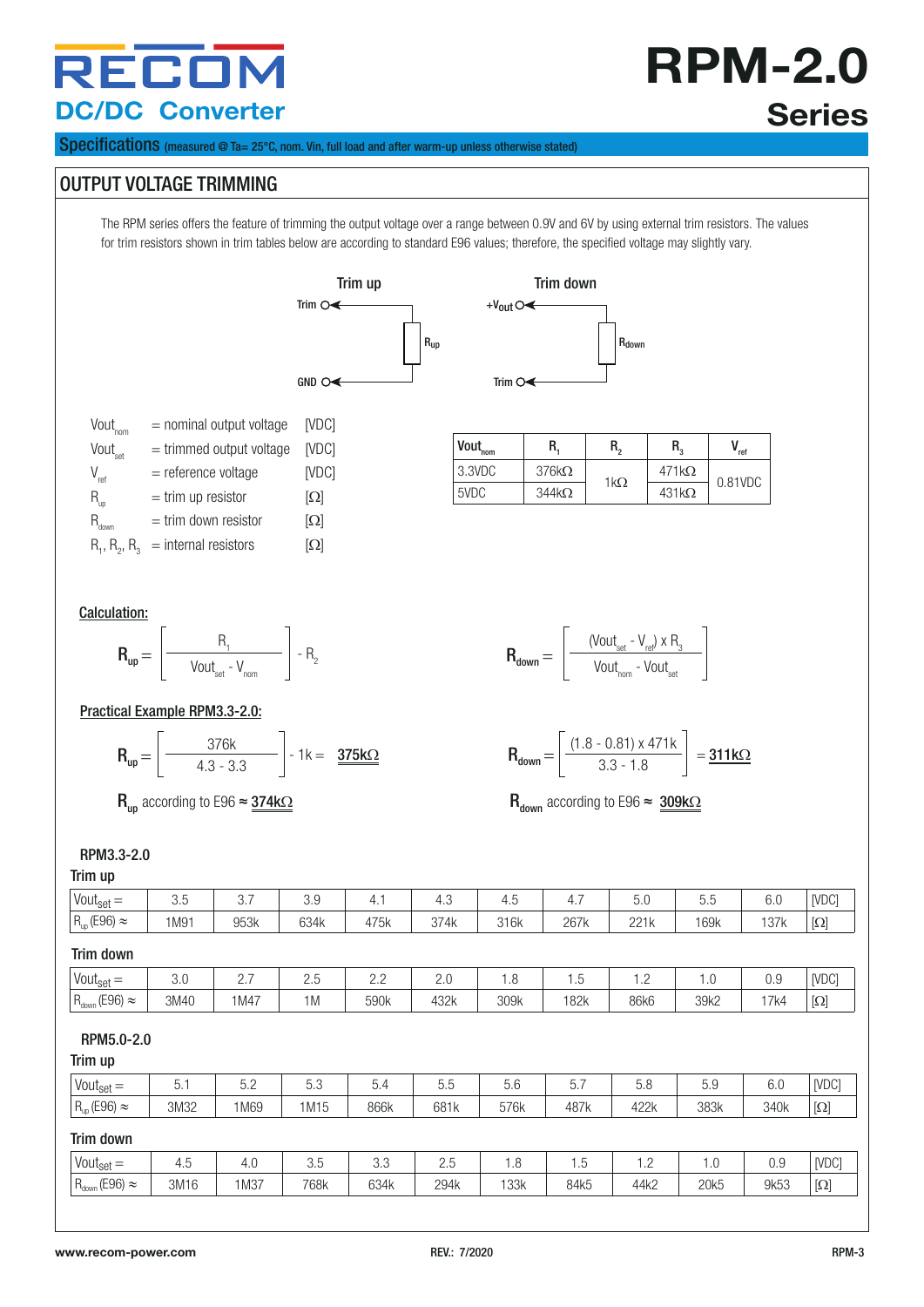# **RPM-2.0 Series**

Specifications (measured @ Ta= 25°C, nom. Vin, full load and after warm-up unless otherwise stated)

#### REMOTE SENSE



POSITIVE TO NEGATIVE



Note8: RECOM Power Modules can also be used to convert a positive voltag into a negative voltage. Parameters such as maximum Vin, efficiency and maximum operating temperature are reduced. Please contact RECOM for further details.

| <b>REGULATIONS</b>        |                                  |                                           |  |  |  |  |  |  |
|---------------------------|----------------------------------|-------------------------------------------|--|--|--|--|--|--|
| Parameter                 | <b>Condition</b>                 | Value                                     |  |  |  |  |  |  |
| Output Accuracy           |                                  | $\pm 3.0\%$ max.                          |  |  |  |  |  |  |
| Line Regulation           | low line to high line, full load | 0.25% typ. $/ \pm 3.0$ % max.             |  |  |  |  |  |  |
| Load Regulation           | 0% to 100% load                  | 0.5% typ. / 3.0% max.                     |  |  |  |  |  |  |
| Soft-Start Time           |                                  | refer to soft-start capacitor calculation |  |  |  |  |  |  |
|                           | 100% - 10% load step             | 200mV max.                                |  |  |  |  |  |  |
|                           | recovery time                    | 6ms typ.                                  |  |  |  |  |  |  |
| <b>Transient Response</b> | 25% load step change             | 150mV max.                                |  |  |  |  |  |  |
|                           | recovery time                    | 500µs typ.                                |  |  |  |  |  |  |

#### Sequencing Multiple Modules

The SEQ pin can be used to program the rising edge of the output voltage. An internal current source charges a soft-start capacitor which is connected from the sequencing pin to GND. The following equation is used to calculate the soft-start capacitor:

 $C_{ss}$  = soft-start capacitor

- $I_{ss}$  = sum of all soft-start currents of all sequenced modules
- t<sub>ss</sub>  $\mathbf{t}_{\text{ss}}^{\dagger}$  = required soft-start time<br>  $\mathbf{n}$  = number of RPMs
- $=$  number of RPMs

Note: there is a 3.3nF internal soft-start capacitor, and there are different constant current sources in the modules which leads to different preset soft-start times.

$$
\mathbf{C_{ss}} = \frac{t_{ss} \times l_{ss}}{1.25V} - n \times 3.3nF
$$

 $\text{RW}_1$  ... wire losses +  $R_{\text{up}}$  ... trim up resistor  $R_{down}$  ... trim down resistor

sense functions.

The output voltage can be adjusted via the trim and

The maximum output voltage from Trim and Sense function combined is 5.5VDC. Derating may be required when using Trim and/or sense functions.

|      | l <sub></sub> [μΑ] |      |      | Preset soft-start time [µs] |      |
|------|--------------------|------|------|-----------------------------|------|
| Min. | Typ.               | Max. | Min. | Tvp.                        | Max. |
| 4.5  | 5.0                | 5.5  | 750  | 825                         | 920  |

continued on next page

I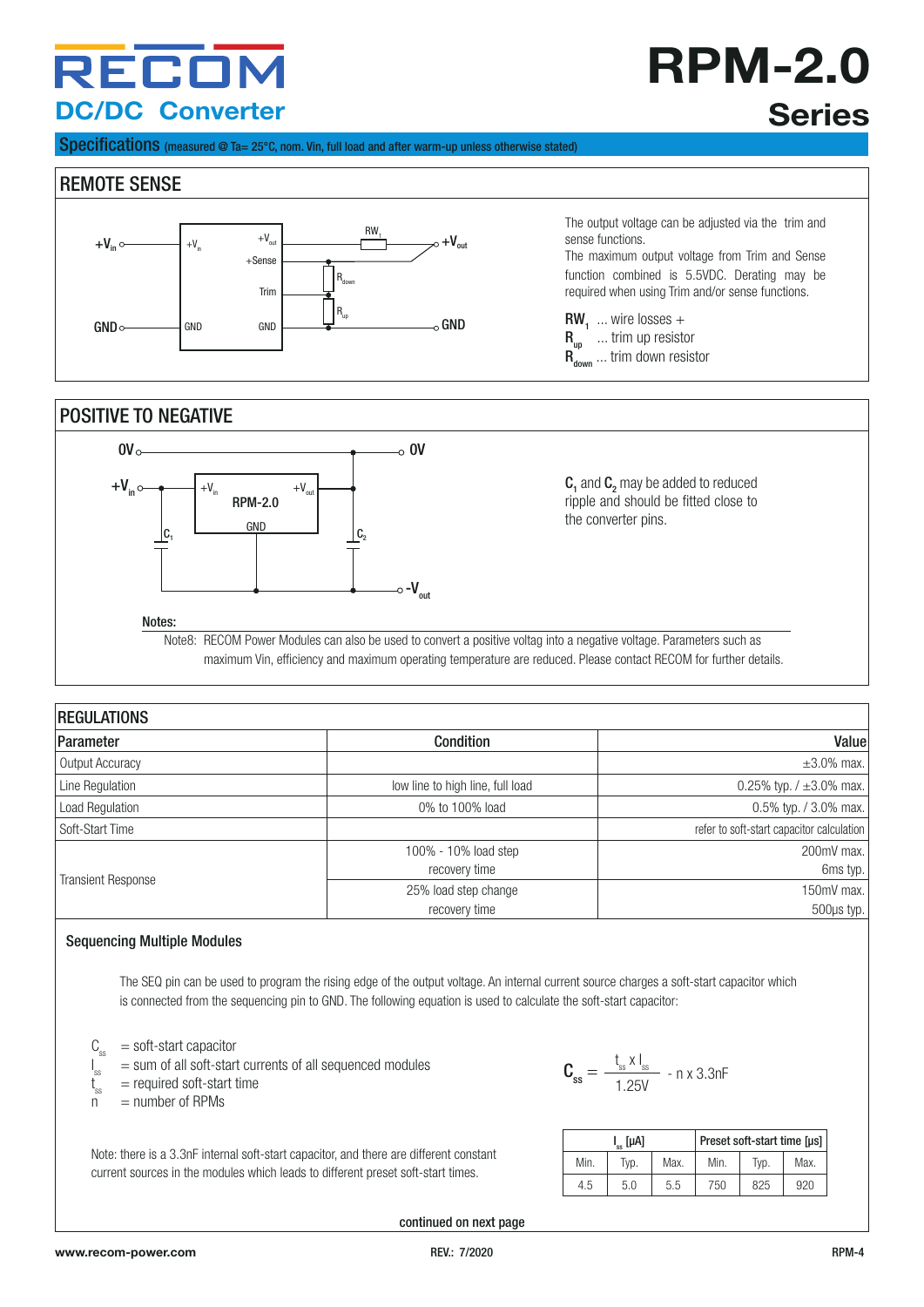# **RPM-2.0 Series**

#### Specifications (measured @ Ta= 25°C, nom. Vin, full load and after warm-up unless otherwise stated)

To sequence multiple power module start-up times the power good (PGood) pin and the CTRL pin may be used. In below schematic, the RPM(n) starts after RPM(1) reaches its set output voltage and the power good signal is set to high which then enables RPM(n). After RPM(n) reaches its set output voltage, it enables RPM(n+1).



To sequence multiple converters to start at the same time (set output voltage is reached at the same time), the following schematic may be used:

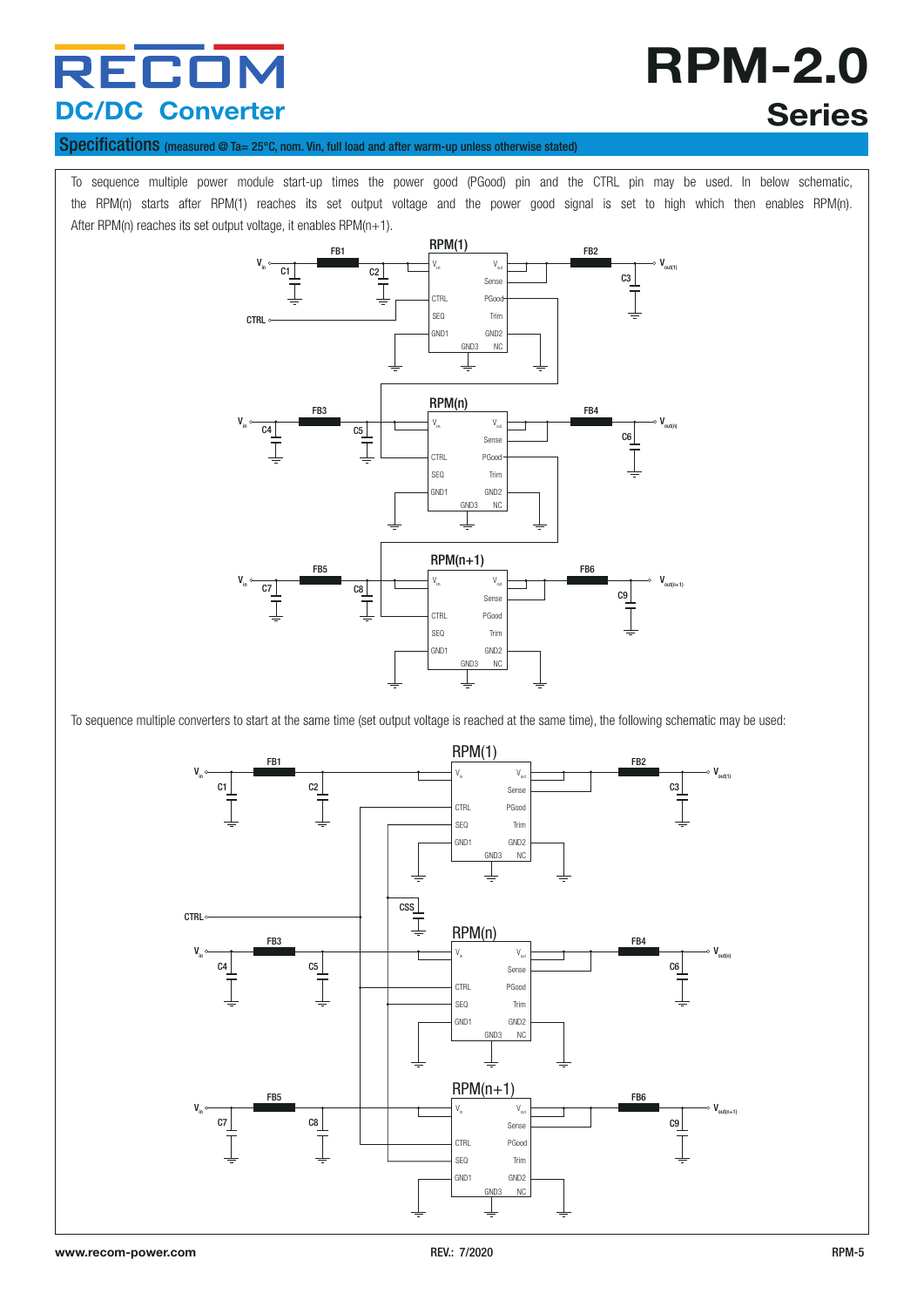# **RPM-2.0 Series**

Specifications (measured @ Ta= 25°C, nom. Vin, full load and after warm-up unless otherwise stated)

| <b>PROTECTIONS</b>                |                                            |                         |                                                             |  |  |  |  |  |  |
|-----------------------------------|--------------------------------------------|-------------------------|-------------------------------------------------------------|--|--|--|--|--|--|
| Parameter                         |                                            | <b>Condition</b>        | Value                                                       |  |  |  |  |  |  |
| Short Circuit Protection (SCP)    |                                            | $50 \text{m}\Omega$     | constant current mode                                       |  |  |  |  |  |  |
| Short Circuit Input Current       |                                            | without soft-start mode | 75mA typ.                                                   |  |  |  |  |  |  |
| Over Current Protection (OCP)     | with soft-start mode                       |                         | 120%, pulse by pulse current limitation                     |  |  |  |  |  |  |
| Over Temperature Protection (OTP) | case temperature<br>(measured on to point) | DC-DC OFF<br>DC-DC ON   | 110°C, auto restart after cool down<br>$100^{\circ}$ C typ. |  |  |  |  |  |  |

| <b>ENVIRONMENTAL</b>            |                                                                              |                                    |                                                                                                                                                                                           |  |  |  |  |
|---------------------------------|------------------------------------------------------------------------------|------------------------------------|-------------------------------------------------------------------------------------------------------------------------------------------------------------------------------------------|--|--|--|--|
| <b>Parameter</b>                | <b>Condition</b>                                                             |                                    | Value                                                                                                                                                                                     |  |  |  |  |
| Operating Temperature Range (9) | @ natural convection 0.1m/s (refer to derating graph)                        |                                    | $-40^{\circ}$ C to $+105^{\circ}$ C                                                                                                                                                       |  |  |  |  |
| Maximum Case Temperature        | measured on tc point (see dimension drawing)                                 |                                    | $+110^{\circ}$ C                                                                                                                                                                          |  |  |  |  |
| <b>Temperature Coefficient</b>  | $@ + 65°C$ Tamb                                                              |                                    | $0.02\%$ /K                                                                                                                                                                               |  |  |  |  |
| Thermal Impedance (9)           | 0.1 m/s, horizontal (Tcase to Tamb)                                          |                                    | 8K/W                                                                                                                                                                                      |  |  |  |  |
| <b>Operating Altitude</b>       | with derating @ natural convection 0.1m/s (refer to altitude vs. load graph) |                                    | 5000m                                                                                                                                                                                     |  |  |  |  |
| <b>Operating Humidity</b>       | non-condensing                                                               |                                    | 5% - 95% RH max.                                                                                                                                                                          |  |  |  |  |
|                                 | MIL-STD-810G, Method 516.6, Procedure I                                      |                                    | 40g, 11ms, saw-tooth, 3 shocks $\pm$ per axis<br>3 axis; unit is operating                                                                                                                |  |  |  |  |
| <b>Shock</b>                    | MIL-STD-810G, Method 516.6, Procedure IV                                     |                                    | drop on 50mm plywood on concrete<br>26 times from 1 meter                                                                                                                                 |  |  |  |  |
| Temperature Cycling             | MIL-STD-883F, Method 1010, Condition A                                       |                                    | powered -50 $\degree$ C to +85 $\degree$ C, 300 cycles                                                                                                                                    |  |  |  |  |
| Random Vibration                | MIL-STD-810G, Method 514.6, Procedure I, Category 24                         |                                    | Category 24 - Figure 514.6E-1 - power spectral<br>density = $0.04g^2$ /Hz at 20Hz -1000Hz;<br>-6dB/octave at $1000$ Hz $-$ 2000Hz;<br>60 minutes x 3 axis; unit is operating during tests |  |  |  |  |
| <b>MTBF</b>                     | according to MIL-HDBK-217F, G.B. @ full load                                 | $+25^{\circ}$ C<br>$+85^{\circ}$ C | $2800 \times 10^3$ hours<br>$800 \times 10^3$ hours                                                                                                                                       |  |  |  |  |

Notes:

Note9: tested with a eurocard 160x100mm 70µm copper, 4 layer

#### Derating Graph<sup>(9)</sup>

(@ chamber and natural convection 0.1m/s)

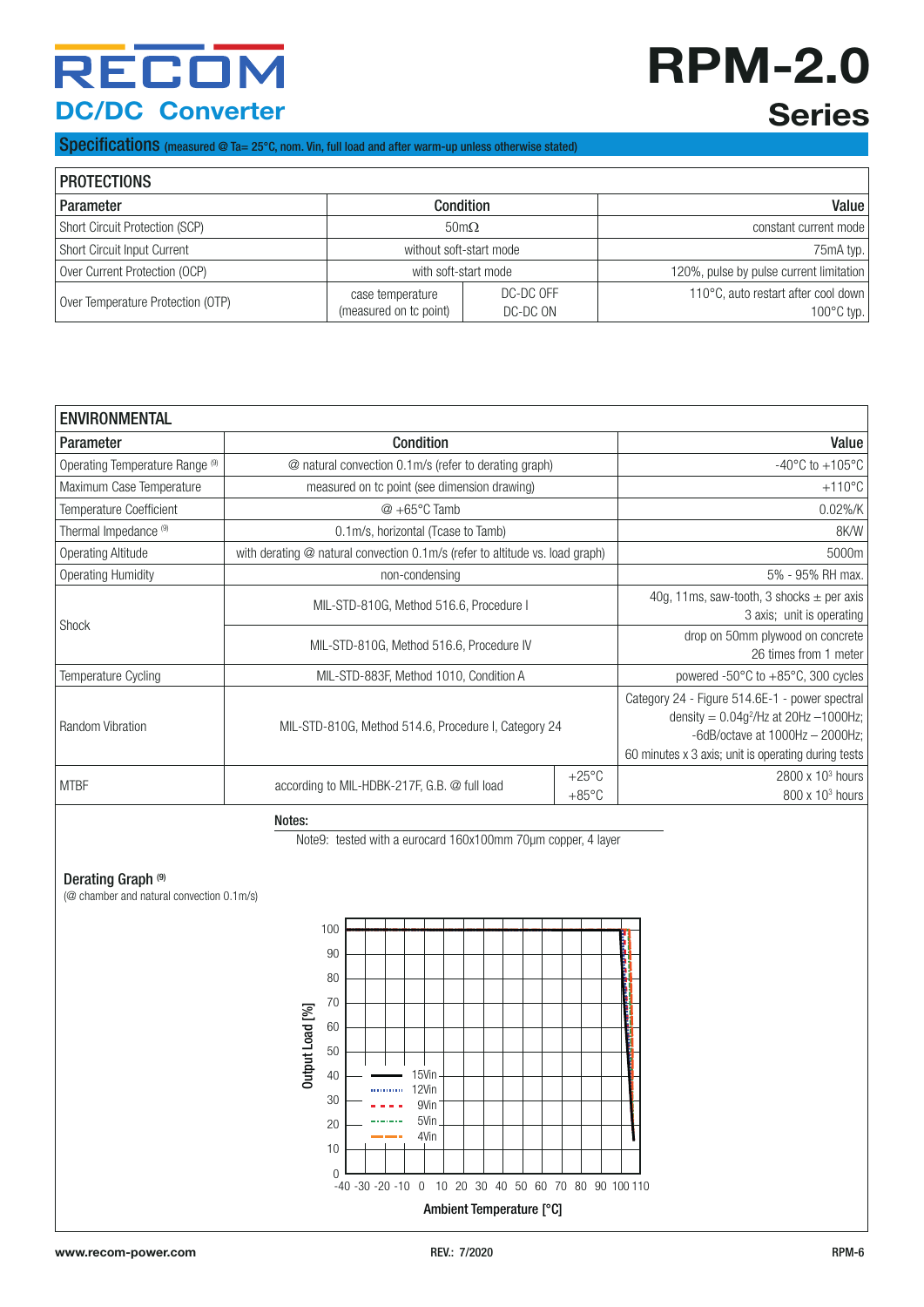# **RPM-2.0 Series**

Specifications (measured @ Ta= 25°C, nom. Vin, full load and after warm-up unless otherwise stated)

|                                                                                      | Certificate Type (Safety) |                      |                                                            |                                                                    |                                                                                             | Report / File Number        | <b>Standard</b>              |
|--------------------------------------------------------------------------------------|---------------------------|----------------------|------------------------------------------------------------|--------------------------------------------------------------------|---------------------------------------------------------------------------------------------|-----------------------------|------------------------------|
| Audio/video, information and communication technology equipment. Safety requirements |                           |                      |                                                            | designed to meet                                                   |                                                                                             | EN62368-1                   |                              |
| RoHS <sub>2+</sub>                                                                   |                           |                      |                                                            |                                                                    |                                                                                             |                             | RoHS 2011/65/EU + AM2015/863 |
| <b>EMC Compliance</b>                                                                |                           |                      |                                                            |                                                                    | Condition                                                                                   |                             | <b>Standard / Criterion</b>  |
| Electromagnetic compatibility of multimedia equipment - emission requirements        |                           |                      | with external components<br>(see filter suggestions below) |                                                                    | EN55032, Class A and B                                                                      |                             |                              |
| EMC filtering suggestion according to EN55032                                        |                           |                      |                                                            |                                                                    |                                                                                             |                             |                              |
|                                                                                      |                           | FB1<br>C1            | C2                                                         | $\mathsf{V}_{\mathsf{in}}$<br><b>CTRL</b><br>SEQ<br>GND1           | $\mathsf{V}_{\mathsf{out}}$<br>Sense<br>PG<br>Trim<br>GND <sub>2</sub><br>GND3<br><b>NC</b> | $\mathsf{V}_{\mathsf{out}}$ |                              |
| <b>Component List Class A</b>                                                        |                           |                      |                                                            |                                                                    | ≑                                                                                           |                             |                              |
| C1                                                                                   | $C2^{(10)}$               | FB1                  |                                                            |                                                                    |                                                                                             |                             |                              |
| 10µF 25V X7R                                                                         | 10µF 25V X7R              | WE ref:<br>742792510 |                                                            |                                                                    |                                                                                             |                             |                              |
| EMC filtering suggestion according to EN55032                                        | C1                        | FB1<br>C2            | $\mathsf{V}_{\mathsf{in}}$                                 | $\mathsf{V}_{\mathsf{out}}$<br>Sense<br><b>CTRL</b><br>PG          | FB <sub>2</sub>                                                                             | C3                          | $\mathsf{V}_{\mathsf{out}}$  |
|                                                                                      |                           |                      | SEQ                                                        | Trim<br>GND1<br>GND <sub>2</sub><br>GND3<br><b>NC</b><br>$\, = \,$ |                                                                                             |                             |                              |
| <b>Component List Class B</b>                                                        |                           |                      |                                                            |                                                                    |                                                                                             |                             |                              |
| C1                                                                                   | $C2^{(10)}$               | FB1                  | FB <sub>2</sub>                                            | C <sub>3</sub>                                                     | Notes:                                                                                      |                             |                              |

| DIMENSION AND PHYSICAL CHARACTERISTICS |             |                                      |  |  |  |  |
|----------------------------------------|-------------|--------------------------------------|--|--|--|--|
| Parameter                              | Type        | Value                                |  |  |  |  |
|                                        | case        | metal                                |  |  |  |  |
| Material                               | <b>PCB</b>  | FR4, (UL94 V-0)                      |  |  |  |  |
|                                        | solder pads | copper with electrolytic nickel-gold |  |  |  |  |
| Dimension (LxWxH)                      |             | 12.19 x 12.19 x 3.75mm               |  |  |  |  |
| Weight                                 |             | $1.1g$ typ. $\mathsf{I}$             |  |  |  |  |
|                                        |             |                                      |  |  |  |  |

continued on next page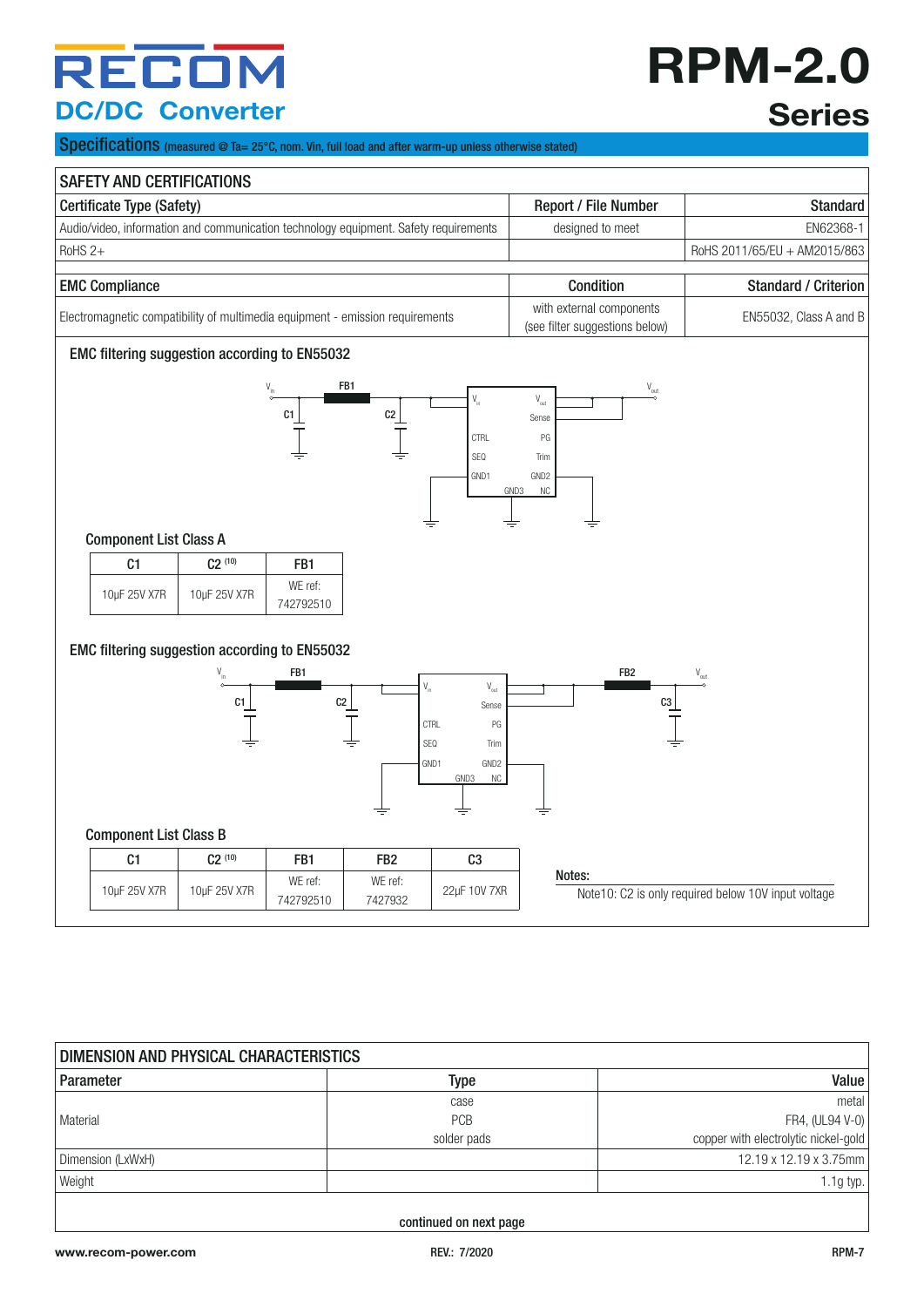# **RPM-2.0 Series**

Specifications (measured @ ta= 25°C, nom. Vin, full load and after warm-up unless otherwise stated)

#### Dimension Drawing (mm)



Case tolerance=  $+0.25$ mm